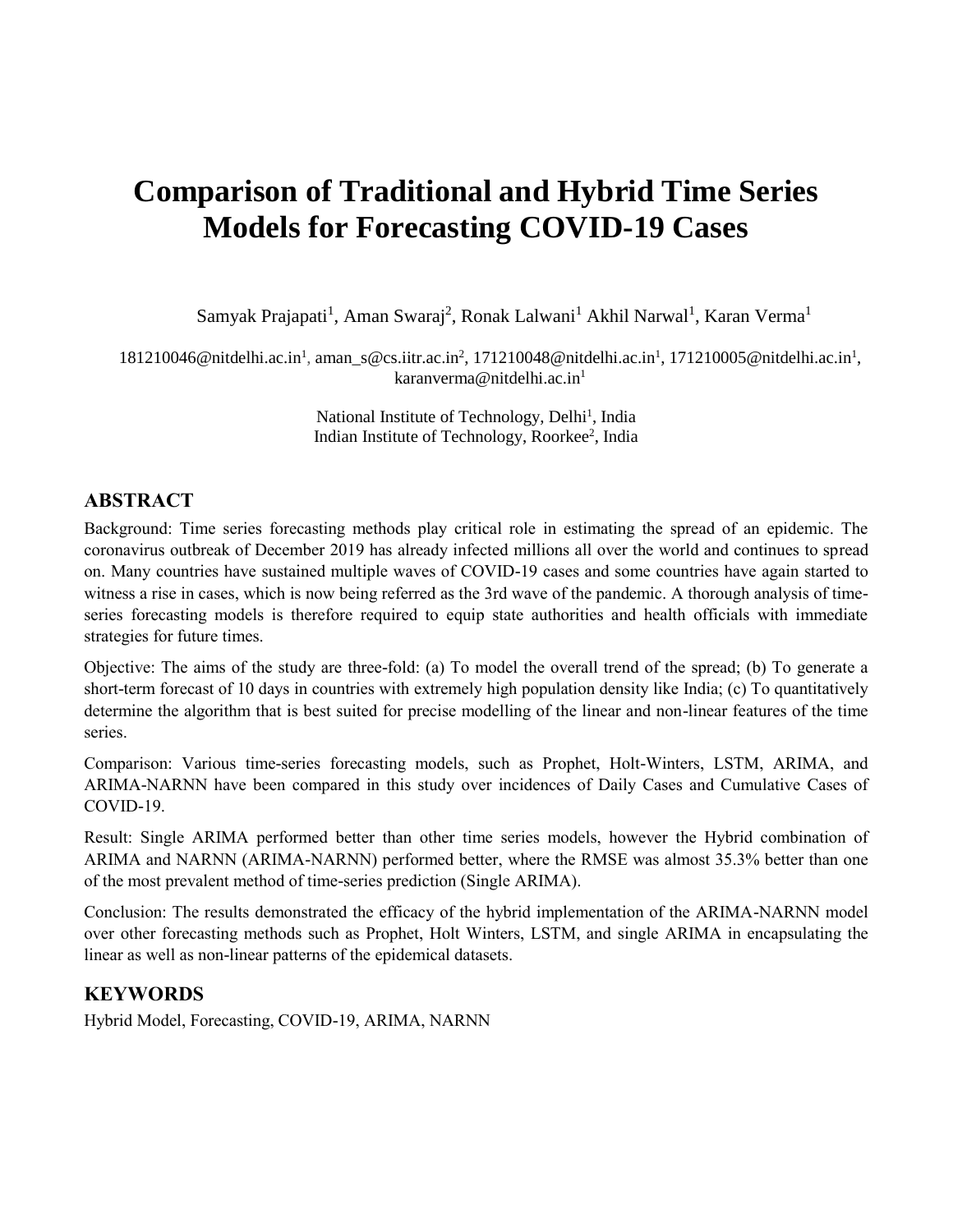#### **1 INTRODUCTION**

The novel coronavirus which first appeared in Wuhan, China in late 2019 has already infected over 257 million people and caused over 5.1 million deaths worldwide [1]. The ground-zero for the zoonotic spillover has been triangulated to the live-food markets of Wuhan, where the virus spread proximally due to direct exposure to animal shedding, bodily fluids, blood, and secretions [2]. In the absence of any tangible treatment, the pandemic has ruptured the concept of normal life while spreading with a rate of 1.8 (in India) [3].

To flatten the pandemic curve, several intervention policies have been implemented in countries all over the world. However, these policies which include mobility and transportation restrictions, have provided temporary relief, but not flattened the curve, which has seen multiple waves of COVID-19 cases as exhibited in Figure 1. The situation has even more degraded in densely populated countries like India and Brazil which can't afford the luxury of lockdown due to socio-economic reasons. Therefore, rapid and predictable up-scaling of the healthcare framework is now most critical towards ensuring the availability of appropriate facilities during these demanding times. In our earlier work we also presented a model for classifying covid-infected X-rays [4].

Each nation now aims at vaccinating their citizens against the virus, but there have been multiple studies claiming that the vaccine elicited immunity is a short-term immunity, and the majority of the populace would require booster shots in the near future. Thus, there lies a sense of uncertainty about the ongoing pandemic and the spread of its contagion.

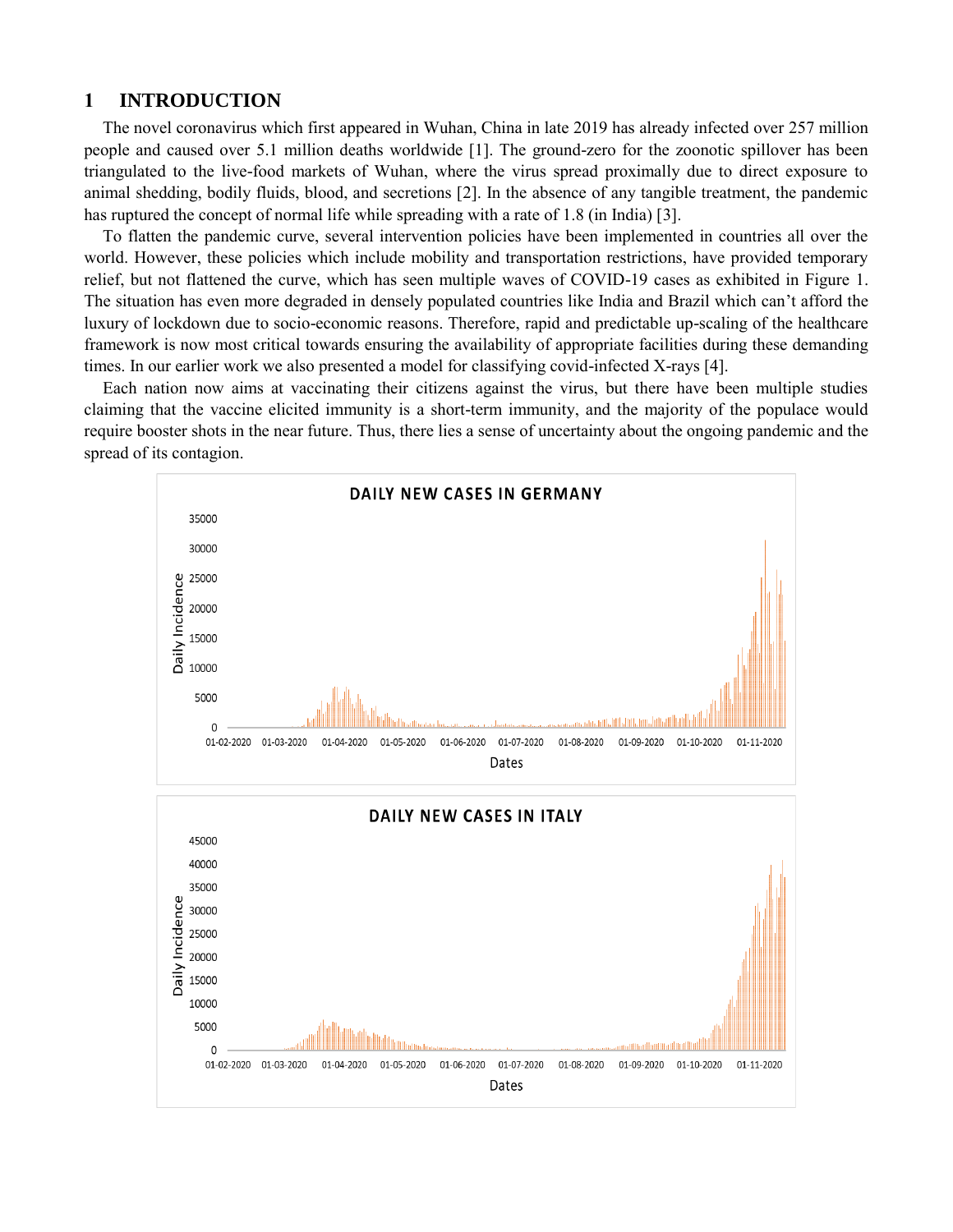

#### **Figure 1: Second wave of COVID-19 rising in European countries respectively from top: Germany, Italy and UK (February 1 to November 14, 2020)**

Forecasting of epidemics and pandemics has played a key role in curbing the spread of previous epidemics such as Ebola, Influenza etc. [5-11]. Providing insights into the severity of the infection and trend of the outbreak via simplified dashboards, not only helps the general masses to acknowledge the severity of the pandemic but also prompts the state officials to take apt decisions in due time.

One widely used model in discerning the trends of an epidemic is the 'Susceptible–Exposed–Infectious– Resistant' (SEIR) model and researchers have actively employed the model for COVID-19 trend analysis as well [12-20]. While SEIR models are a proven tool in the analysis of these outbreaks, the algorithms and forecasting tools in the domain of Machine Learning and Artificial Intelligence have been considered equally important by researchers for forecasting [21-38].

Some of the commonly used techniques in forecasting data are LSTMs [23-25], Exponential Smoothing [20, 30], Prophet [37, 38], ARIMA [39-41] etc. LSTMs are a form of Recurrent Neural Networks (RNN) with the ability to hold the previous data points for a short period of time which enables the concept of memory in forecasting the spread. Exponential Smoothing works by making use of the lagged values in a weighted fashion; its ease of use and forecasting accuracy are some of the reasons justifying its popularity. Prophet is a fairly new technique developed by Facebook and built on Stan, which is a statistical computation and modelling library; this enables it to be extremely fast in parameter optimization and can easily handle irregular gaps and outliers in the data.

Upon analyzing the related previous works, it is evident that ARIMA usually performs well in forecasting trends where linear patterns dominate the series attributing to its statistical properties and the well-known Box-Jenkins methodology [42]. However, ARIMA model assumes linear correlation structure among the time series values and therefore, it fails to capture the nonlinear patterns accurately. And thus, we propose a hybrid methodology of ARIMA and NARNN (Non-linear Autoregressive Neural Network), where we make use of NARNN for the non-linear patterns and use ARIMA for its forte, of forecasting of linear patterns in a time series.

With this motivation, we analyze and compare multiple time-series forecasting methods namely, Prophet, Holt-Winters, LSTM, ARIMA, and ARIMA-NARNN. Further, we make comparison between all the models and rank them according to their RMSE, MAE and MAPE values.

The rest of the paper is organized in the following sections: In Section 2, we depict the overall flow of the work along with an elaborate explanation of all the chosen models. In Section 3, we present the experiment analysis and results. Section 4 holds a discussion and Section 5 depicts the conclusion.

#### **2 METHODOLOGY**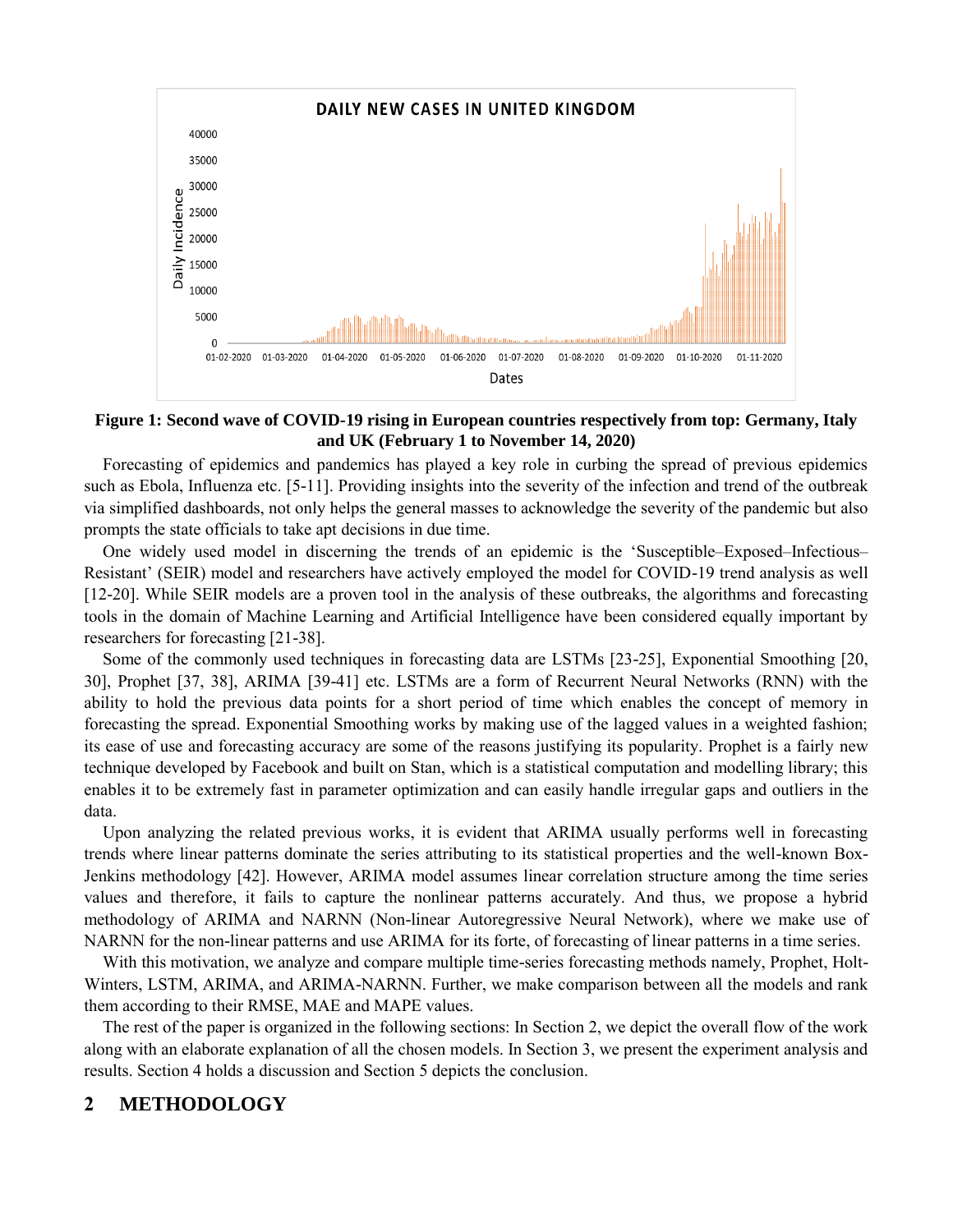This section elaborates on the data collection segment of our work, followed by a short description of the forecasting models that were used. The metrics used to assess the performance of the models are given at the end of this section. The time-series data was fed to all the stated models and their results were compared based on the performance.

### **2.1 Dataset Description**

The COVID-19 Data Repository by John Hopkins University's Centre for System Science and Engineering contains the time-series dataset for cumulative count of confirmed cases, reported deaths and recovered cases worldwide [1]. For our study, we chose three countries that were severely affected by COVID-19, respectively the United States, India and Brazil. Since the dataset contained cumulative counts, the data was differenced with its preceding data point to generate a daily incidence time series as well. All the models were trained on three different intervals. The test-train split for each interval is shown in table 1. Last ten days of each respective interval were used for testing purpose.

| <b>Intervals</b> | <b>Training Interval</b>    | <b>Testing Interval</b>  |
|------------------|-----------------------------|--------------------------|
| 22JAN - 15MAY    | $22nd January - 5th May$    | 6th May - 15th May       |
| $22JAN - 30JUL$  | $22nd January - 20th July$  | 21st July - 30th July    |
| $22JAN - 10AUG$  | $22nd$ January $-31th$ July | 1st August - 10th August |

**Table 1. Tabulation of the test-train split of each interval**

The reasoning for 10 days being selected as the test set is because the target of this work was to analyze the performance of forecasting models in terms of their short-term performance during the growing peak of the 'First Wave' of the COVID-19 cases, thus short-term forecasting would be helpful in predicting the spread of COVID-19 and in focusing the attention of the state authorities on a particular region of the country. The models were then ranked accordingly based on Root Mean Square Error (RMSE), Mean Absolute Error (MAE) and Mean Absolute Percentage Error (MAPE). In order to support the results on India, the models were analyzed on USA and Brazil as well (Top 3 countries with the highest incidence of COVID-19).

# **2.2 Models Analyzed**

#### *2.2*.1 *ARIMA*

Auto-Regressive Integrated Moving Average (ARIMA) was proposed by Box and Jenkins in the 1970s [42] as a model which took varying trends, seasonal changes and random disturbances in account to predict the future values of the series. Due to these reasons, today, it is one of the most popular models that is used for forecasting time-series. It is denoted as ARIMA (p, d, q) where **p** and **q** are the orders of the AR and MA terms of the models respectively, and **d** represents the level of differencing used in the model to achieve stationarity. In a much simpler way, it can be stated that **p** is the number of lagged elements that have an influence on the current element, **d** is the number of times the series is differenced to achieve constant mean and variance and **q** is the number of error terms. It can mathematically be represented as,

$$
Y_t = \theta_0 + \phi_1 Y_{t-1} + \phi_2 Y_{t-2} + \dots + \phi_a Y_{t-a} + E_t - \theta_1 E_{t-1} - \theta_2 E_{t-2} - \dots - \theta_c E_{t-c}
$$
(1)

Where  $Y_t$  denotes the computed value of forecast at the given time t,  $\phi$  and  $\theta$  are the coefficients of the AR and MA models respectively and  $E_t$  is the random error occurring at time  $t$ .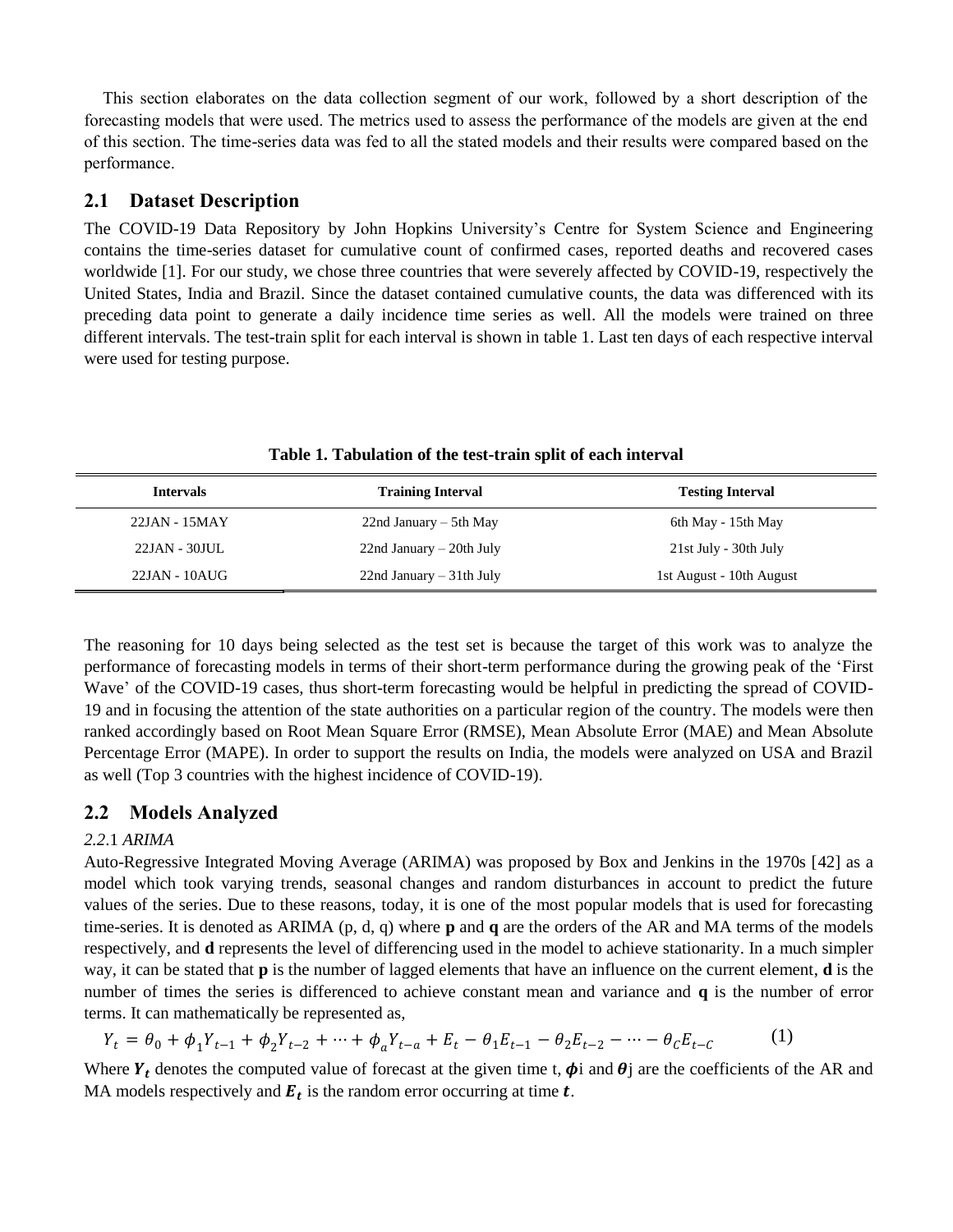#### *2.2.2 LSTM*

LSTMs are a form of a recurrent neural network (RNN) and as suggested by their name Long Short Term Memory, they allow for the model to retain information about the data that was previously computed. While most forms of RNNs can utilize the previous data in some form, LSTMs have the intrinsic ability to "store" the data for a short duration. This is achieved by the use of multiple "gates" and by modifying the cell state (Figure 2). Each gate is essentially a function which computes an output determining the way cell state has to be modified.



**Figure 2: Pictorial Representation of an LSTM Node [43]**

Each gate can easily be attributed to an activation function, where x is the feature vector,  $h_{t-1}$  is the output of cell t-1,  $c_{t-1}$  is cell state after cell t-1,  $c_t$  is the cell state after cell t and  $h_t$  is the output of cell t, thus the resulting computations are,

$$
f_t = \sigma \left( W_f \cdot [h_{t-1}, x_t] + b_f \right) \tag{2}
$$

$$
i_t = \sigma \left( W_i \cdot [h_{t-1}, x_t] + b_i \right) \tag{3}
$$

$$
\tilde{c}_t = \tanh\left(W_c \cdot [h_{t-1}, x_t] + b_c\right) \tag{4}
$$

$$
c_t = f * c_{t-1} + i_t * \tilde{c}_t \tag{5}
$$

$$
o_t = \sigma \left( W_o \cdot [h_{t-1}, x_t] + b_o \right) \tag{6}
$$

$$
h_t = o_t * \tanh(c_t) \tag{7}
$$

#### *2.2.3 Holt Winters*

Exponential Smoothing is a univariate time-series modelling technique where close attention is paid to the precursing values of the time-series and weights are assigned to them depending on the lag, the combination of the precursing values and their corresponding weights are then factored for prediction of future values. There are mainly three versions of exponential smoothing, which selectively focus on the combinations of Level, Trend and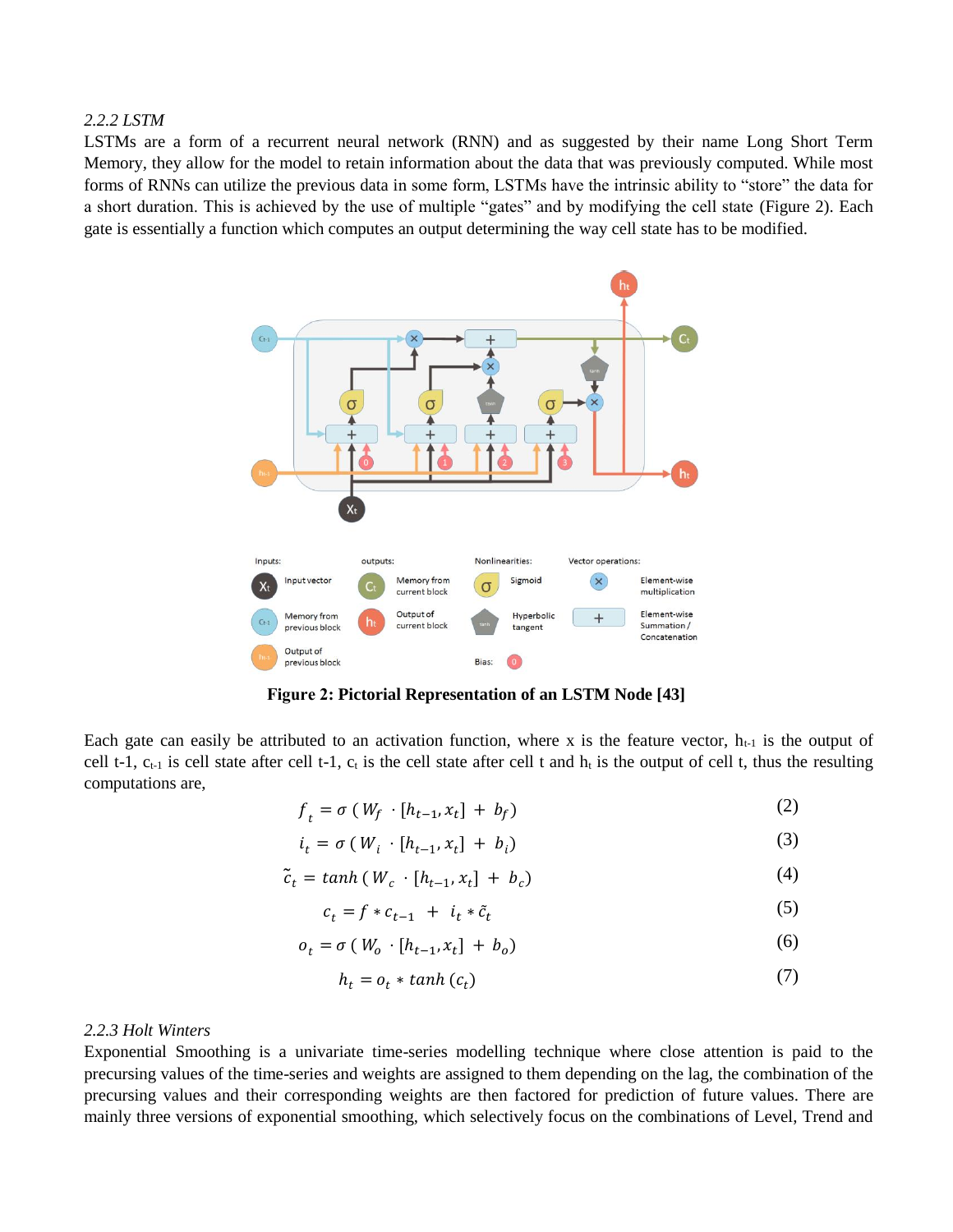Seasonality. Single Exponential Smoothing works by modelling the lags of the levels, whereas, Double Exponential Smoothing utilizes levels and trends, and Triple Exponential Smoothing and Holt-Winters Exponential Smoothing incorporates all three elements during its computation. It mainly has 3 parameters,

- $\alpha$ : Smoothing factor for the level,
- $\beta$ : Smoothing factor for the trend,
- $\gamma$ : Smoothing factor for the seasonality.

The mathematical equation for this is described as:

$$
F_{i+k} = (L_i + k * B_i) * S_{i+k-m}
$$
 (8)

 $(9)$ 

 $(12)$ 

Where m is the period length of the seasonal variation, k is the number of steps ahead from any arbitrary step i, and,

$$
B_i = \beta * [L_i - L_{i-1}] + (1 - \beta) * B_{i-1}
$$
\n(9)

$$
L_i = \alpha * \frac{I_i}{S_{i-m}} + (1 - \alpha) * [L_{i-1} + B_{i-1}]
$$
\n(10)

$$
S_i = \gamma * \frac{I_i}{L_i} + (1 - \gamma) * S_{i-m}
$$
 (11)

#### *2.2.4 Prophet*

Prophet is an open-source time-series forecasting library developed by Facebook which runs upon Stan, which is a statistical modeling and high-performance statistical computation platform. It is based on a decomposable additive model constituting three major components; trends, seasonality and holidays. The equation for the above can be interpreted as,

$$
y(t) = g(t) + s(t) + h(t) + \varepsilon t, \tag{12}
$$

where,  $g(t)$  represents the piecewise linear or the logistic growth curve for modelling the non-periodic changes in the time series,  $s(t)$  is the periodical changes that occur with seasonality,  $h(t)$  includes the effects of holidays (which can be provided by the user) along with schedules that may be irregular in nature and finally,  $\epsilon t$  is the error term which takes in consideration any irregular changes that may not be accommodated by the model.

#### **2.3 ARIMA-NARNN Hybrid Model**

In our previous work, we have illustrated this point that creation of a hybrid model between ARIMA and a NARNN [44] that can selectively work on a time series by isolating and working on individual areas of strengths (summarized in Figure 3). NARNNs are generally known for their ability to be modelled on non-linear features of a time-series data [45-47]. It works by employing the architecture of recurrent neural networks and uses its embedded memory with feedback connections. This can be exhibited by the mathematical description of the NARNN model,

$$
\widehat{Z(t)} = fx(Z(t-1) + Z(t-2) + \dots + Z(t-n))
$$
\n(13)

Where  $f\mathbf{x}$  represents the nonlinear function and the preceding  $\mathbf{n}$  values of the output determine the future values. In general, a real-world time series contains both, a linear structure and a non-linear component as well. This can be represented as,

$$
Z_t = LIN_t + NON_t \tag{14}
$$

Where  $Z_t$  is the time-series having a linear component and a non-linear component, which are indicated respectively by  $LIN_t$  and  $NON_t$ .

The first step in this hybridization is to create an ARIMA model with appropriate (p, d, q) parameters. The strength of ARIMA lies in the forecasting of linear dependencies, thus, fitting of the input features into this model will result in the generation of the linear component  $(LIN_t)$ . To isolate the non-linear dependencies, residuals of the ARIMA model must be generated as  $RES_t$ .

$$
RES_t = Z_t - L\widehat{IN}_t \tag{15}
$$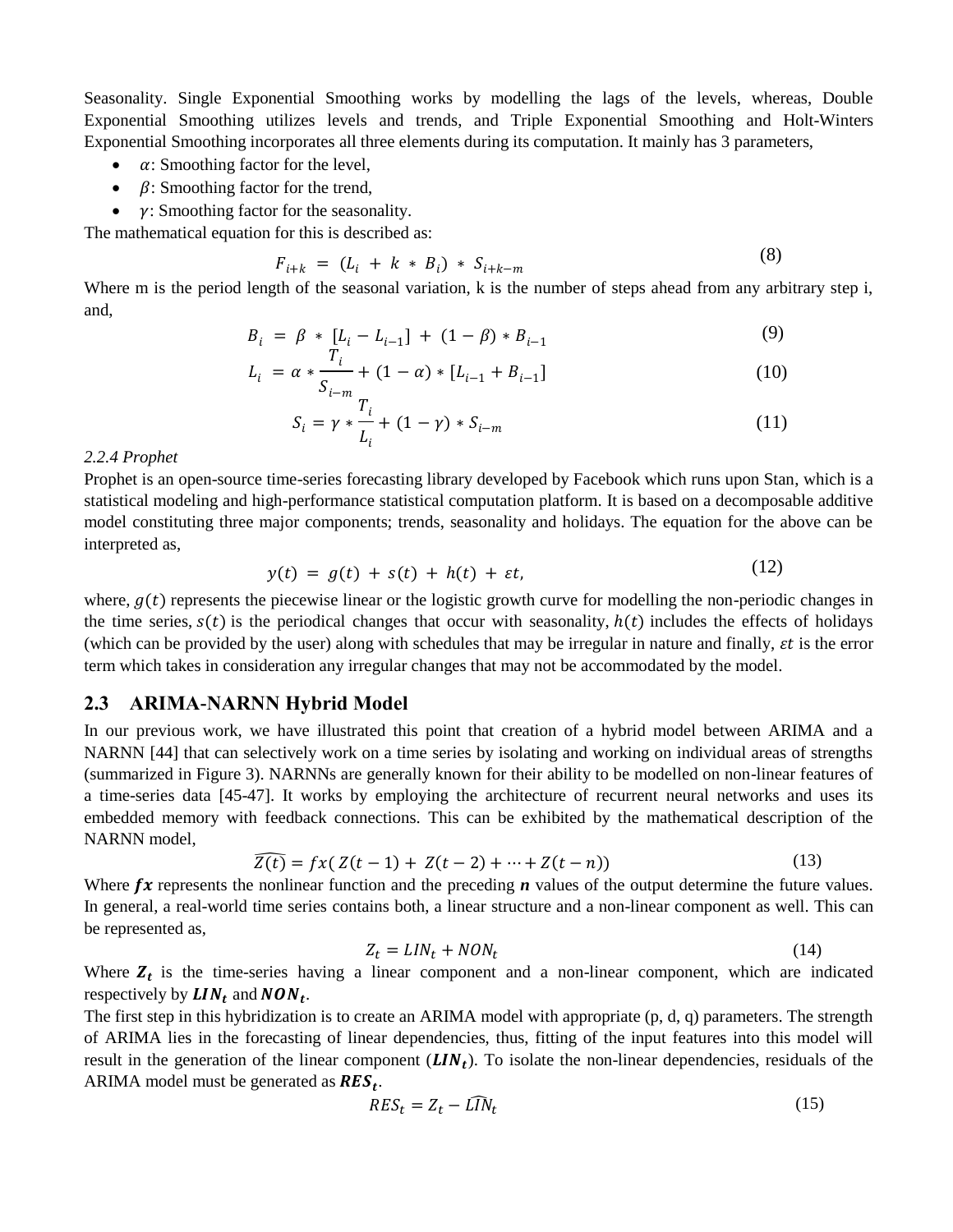Where  $\widehat{LN}_t$  is the value forecasted by the ARIMA model at a time t. By modelling the residuals using ANNs, the non-linear segments can be realized and thus, the residuals are fed into a NARNN model which comprises of n input nodes, modelling it into,

$$
R_t = fx (R_{t-1}, R_{t-2}, \dots, R_{t-n}) + \epsilon_t
$$
\n(16)

Where,  $fx$  constitutes as the non-linear function that is being evaluated by the NARNN model, and the error generated in doing so is represented by  $\epsilon_t$ . The final equation is then represented by the equation below, where  $\hat{Z}_t$ indicates the final forecast of the time-series at time  $t$  and  $\widehat{NON}_t$  is the residual forecast.

$$
Z_t = L\widehat{IN}_t + \widehat{NON}_t \tag{17}
$$

#### **2.4 Performance Evaluation Measures**

Accuracy of a time series model can be evaluated by comparing the predicted values with the actual/true values. There lie several performance measures for this purpose; however, this study employs RMSE, MAE and MAPE. Their mathematical notations are shown below:

$$
RMSE = \sqrt{\frac{1}{n} \sum_{t=1}^{n} (Z_t - \hat{Z}_t)^2}
$$
 (18)

$$
MAE = \frac{1}{n} \sum_{t=1}^{n} |Z_t - \hat{Z}_t|
$$
\n(19)

$$
MAPE = \frac{1}{n} \sum_{t=1}^{n} \left| \frac{Z_t - \hat{Z}_t}{Z_t} \right| \tag{20}
$$

Here, **n** stands for the number of data points available,  $Z_t$  is the original value at time **t** and  $\hat{Z}_t$  denotes the estimated value at time  $t$ . Lower values of RMSE, MAE and MAPE indicate the better fitting of the data to the model.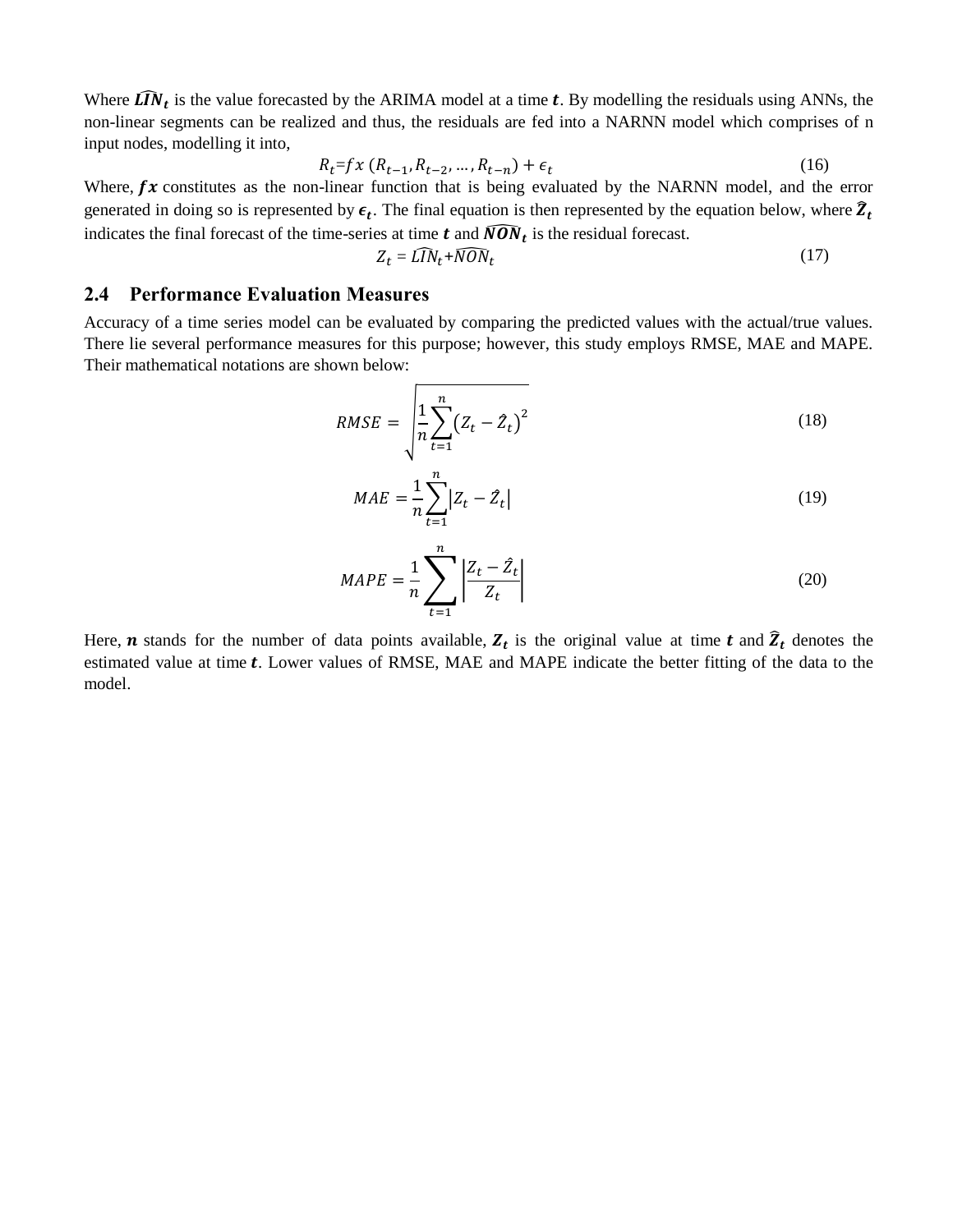

**Figure 3: Methodological description of the new hybrid model (Based on [44])**

# **3 RESULTS**

As described earlier in section 2.1, the models were analyzed on three sets of intervals, (22nd Jan - 15th May and so on, where the last ten days were used for testing), prioritizing India and using the incidence count of the other countries to confirm the observations. In order to attain the best fit of the ARIMA model, the respective parameters p,q and d have to be selected appropriately. And so, first the Augmented Dickey–Fuller (ADF) unit root test was conducted to observe the stationarity of the time-series. Keeping the significance level of 0.05, it was found out that the time-series data was not stationary and needing differencing to achieve stationarity. After differentiating the time-series, ADF tests were repeated to check if stationarity was achieved. After this, ACF and PACF plots of the time series data were generated to identify appropriate AR and MA parameters of the ARIMA model. With p,d,q parameters being identified, the model was fit to the data. AIC and BIC values were used to verify the appropriate fitness of the model to the data; after verification, we achieved the following results as shown in Table 2(a) for India. The actual incidences from each of the models are plotted in Figure 4.

| Table 2. (a) Prediction accuracy evaluation for cumulative cases of COVID-19 in India between the 6th and |
|-----------------------------------------------------------------------------------------------------------|
| the 15th of May, 21st July and the 30th of July, and Aug 1st and the Aug 10th, 2020.                      |

| Intervals  |             | <b>Prophet</b> | <b>Holt Winters</b> | LSTM    | ARIMA  | <b>Hybrid</b> |
|------------|-------------|----------------|---------------------|---------|--------|---------------|
| 6MAY-15MAY | <b>RMSE</b> | 4484.7         | 3556.82             | 7755.93 | 502.30 | 437.30        |
|            | MAE         | 3206.9         | 279.2               | 5924.5  | 459.6  | 341.8         |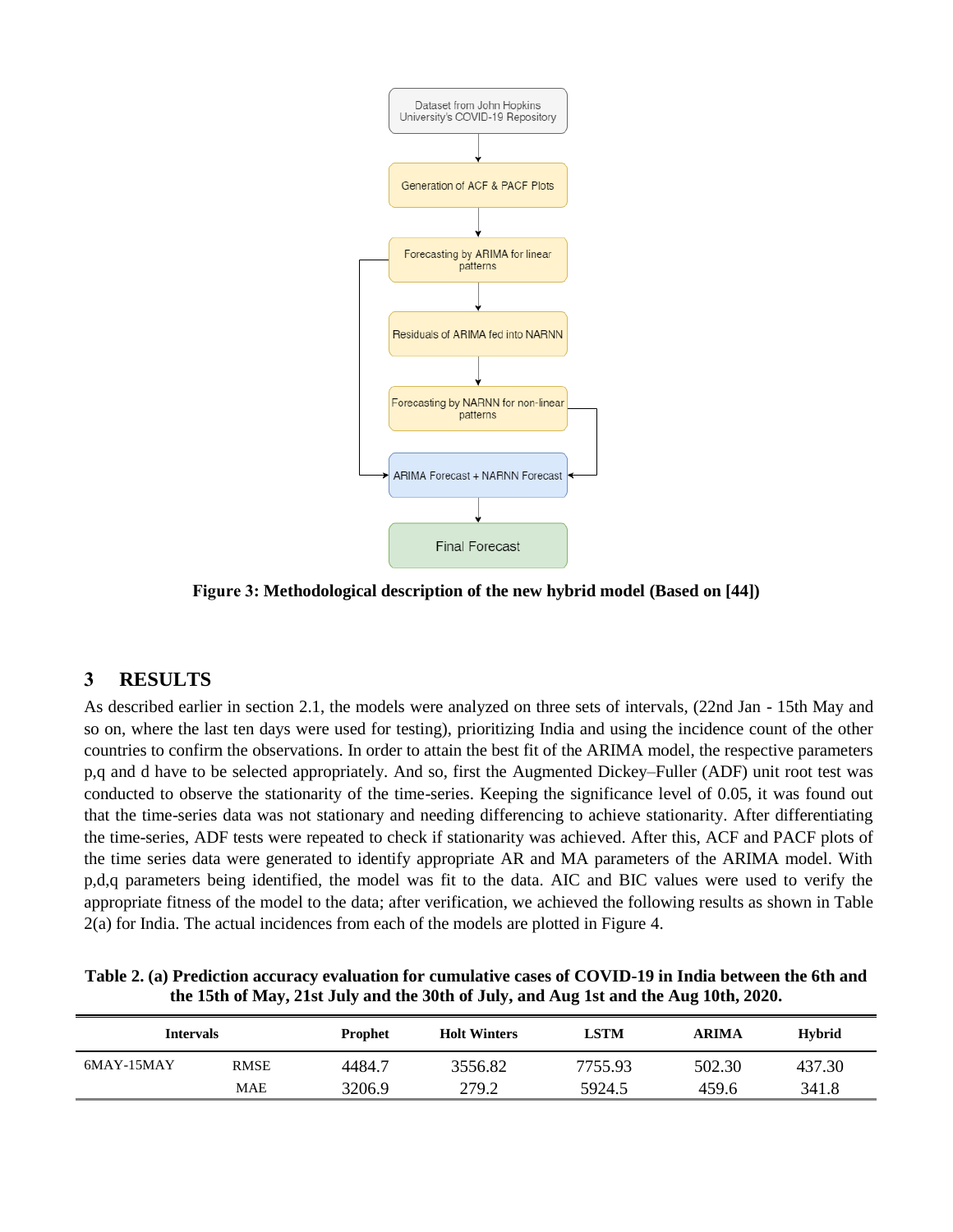|             | <b>MAPE</b> | 4.330    | 0.436    | 7.871     | 0.718   | 0.523   |
|-------------|-------------|----------|----------|-----------|---------|---------|
| 21JUL-30JUL | <b>RMSE</b> | 35837.36 | 31493.75 | 132923.72 | 3961.78 | 3119.40 |
|             | <b>MAE</b>  | 28300.4  | 24364.1  | 120040.6  | 3150.7  | 2566.7  |
|             | <b>MAPE</b> | 1.946    | 1.662    | 8.474     | 0.246   | 0.197   |
| 1AUG-10AUG  | <b>RMSE</b> | 87260.64 | 10152.17 | 49587.15  | 3499.25 | 2825.65 |
|             | <b>MAE</b>  | 64841.6  | 8256.5   | 43971.6   | 3041.5  | 2480.5  |
|             | <b>MAPE</b> | 3.118    | 0.420    | 2.179     | 0.156   | 0.127   |

From the above tabulated data in Table 2(a), it is clearly evident that ARIMA performs the best when compared with other popular time-series forecasting methods. Although ARIMA performs good, better still is the hybrid model which is able to map the non-linear components of the forecast as well. To further substantiate the superiority of our Hybrid model over the single ARIMA, we compared the performance of ARIMA and our hybrid model on the same interval on USA and Brazil and the results are tabulated in Table 2(b) and 2(c) and plotted in Figure 5 respectively.

#### **Table 2. (b) Prediction accuracy evaluation for cumulative cases of COVID -19 in USA between the 6th and the 15th of May, 2020**

| <b>Intervals</b>  |             | <b>ARIMA</b> | <b>Hybrid</b> |
|-------------------|-------------|--------------|---------------|
|                   | <b>RMSE</b> | 5676.96      | 3674.51       |
| $6$ MAY $-15$ MAY | <b>MAE</b>  | 4624.9       | 3009.9        |
|                   | <b>MAPE</b> | 0.342        | 0.223         |

#### **Table 2. (c) Prediction accuracy evaluation for cumulative cases of COVID -19 in Brazil between the 6th and the 15th of May, 2020.**

| <b>Intervals</b>  |             | <b>ARIMA</b> | <b>Hybrid</b> |
|-------------------|-------------|--------------|---------------|
|                   | <b>RMSE</b> | 10062.98     | 7803.56       |
| $6$ MAY $-15$ MAY | <b>MAE</b>  | 8729.90      | 6851.90       |
|                   | <b>MAPE</b> | 5.175        | 4.086         |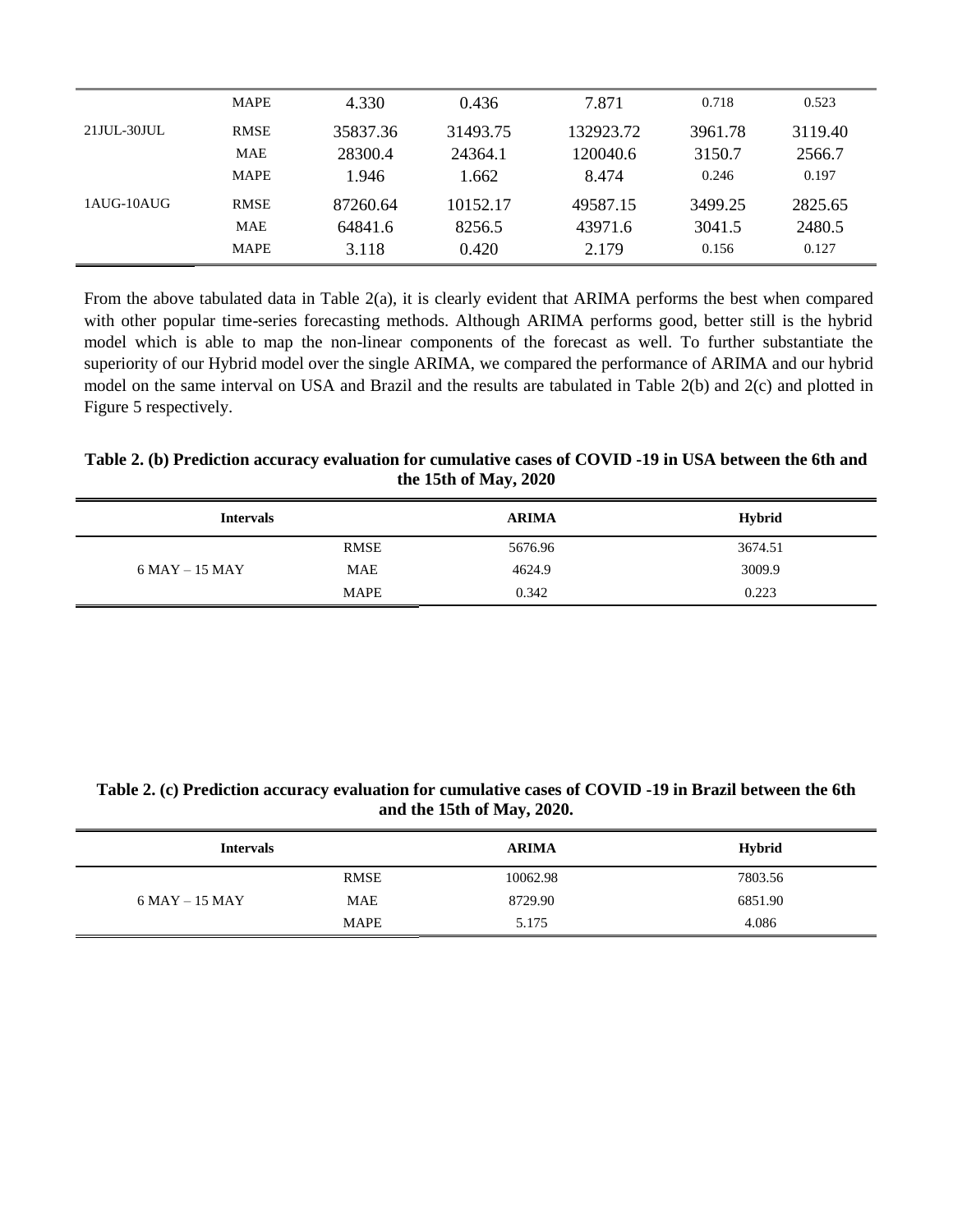

**Figure 4 (a), (b), (c): Graphical illustration of the forecasts for India respectively on 6th May - 15th May, 21st July- 30th July and 1st August- 10th August from the top to bottom**



**Figure 5 (a), (b): Graphical Illustration of the forecasts for USA and Brazil respectively from the top to bottom (between 6 - 15th May, 2020)**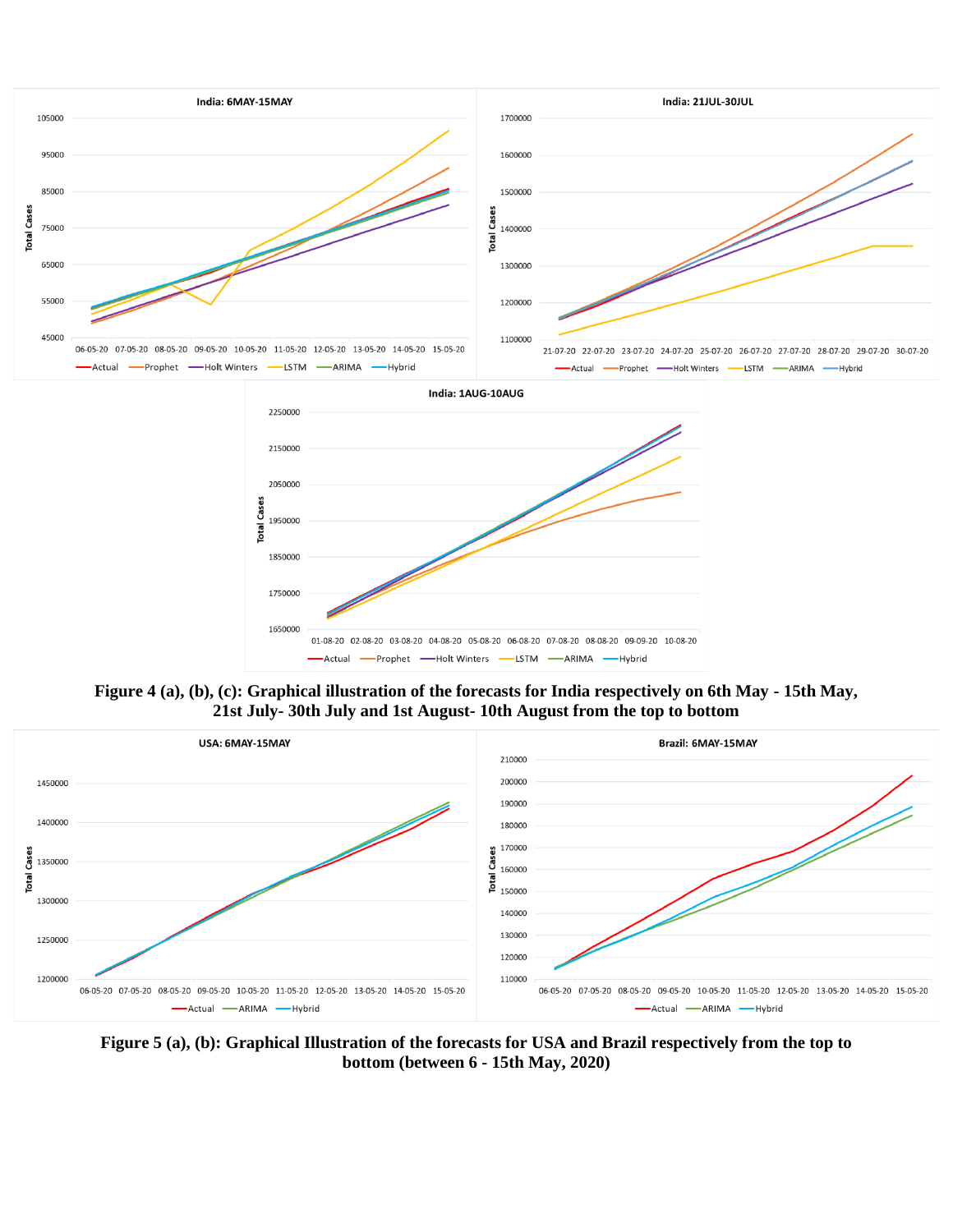It is evident from the aforementioned figures and tables that a hybrid model of ARIMA-NARNN is able to outperform the standard ARIMA by predicting the residuals and working upon them to generate accurate forecast. In order to establish a deeper analysis on India, the hybrid model was further subjected to forecasting daily incidences of COVID-19. Since our prime motive was to compare the efficacy of popular forecasting models in their short-term prediction ability during the first wave of COVID-19 cases, predictions of daily observed cases, daily reported deaths and daily recovered cases were analyzed and tabulated in Table 3 and plotted in Figure 6.

| <b>Type</b>                              |             | <b>ARIMA</b> | <b>Hybrid</b> |
|------------------------------------------|-------------|--------------|---------------|
|                                          | <b>RMSE</b> | 329.43       | 275.96        |
| Daily New Cases of COVID-19              | <b>MAE</b>  | 284.90       | 176.92        |
|                                          | <b>MAPE</b> | 7.80         | 4.70          |
|                                          | <b>RMSE</b> | 46.39        | 37.79         |
| Daily Deaths from COVID-19               | <b>MAE</b>  | 43.87        | 35.35         |
|                                          | <b>MAPE</b> | 44.02        | 35.32         |
|                                          | <b>RMSE</b> | 198.06       | 177.60        |
| Daily Cases of Recovery from<br>COVID-19 | <b>MAE</b>  | 168.14       | 153.34        |
|                                          | <b>MAPE</b> | 10.66        | 9.67          |

| Table 3. Prediction accuracy evaluation for Daily New Cases of COVID-19, Daily Deaths from COVID-19 |  |
|-----------------------------------------------------------------------------------------------------|--|
| and Daily Cases of Recovery from COVID-19 in India between the 6th and the 15th of May, 2020.       |  |

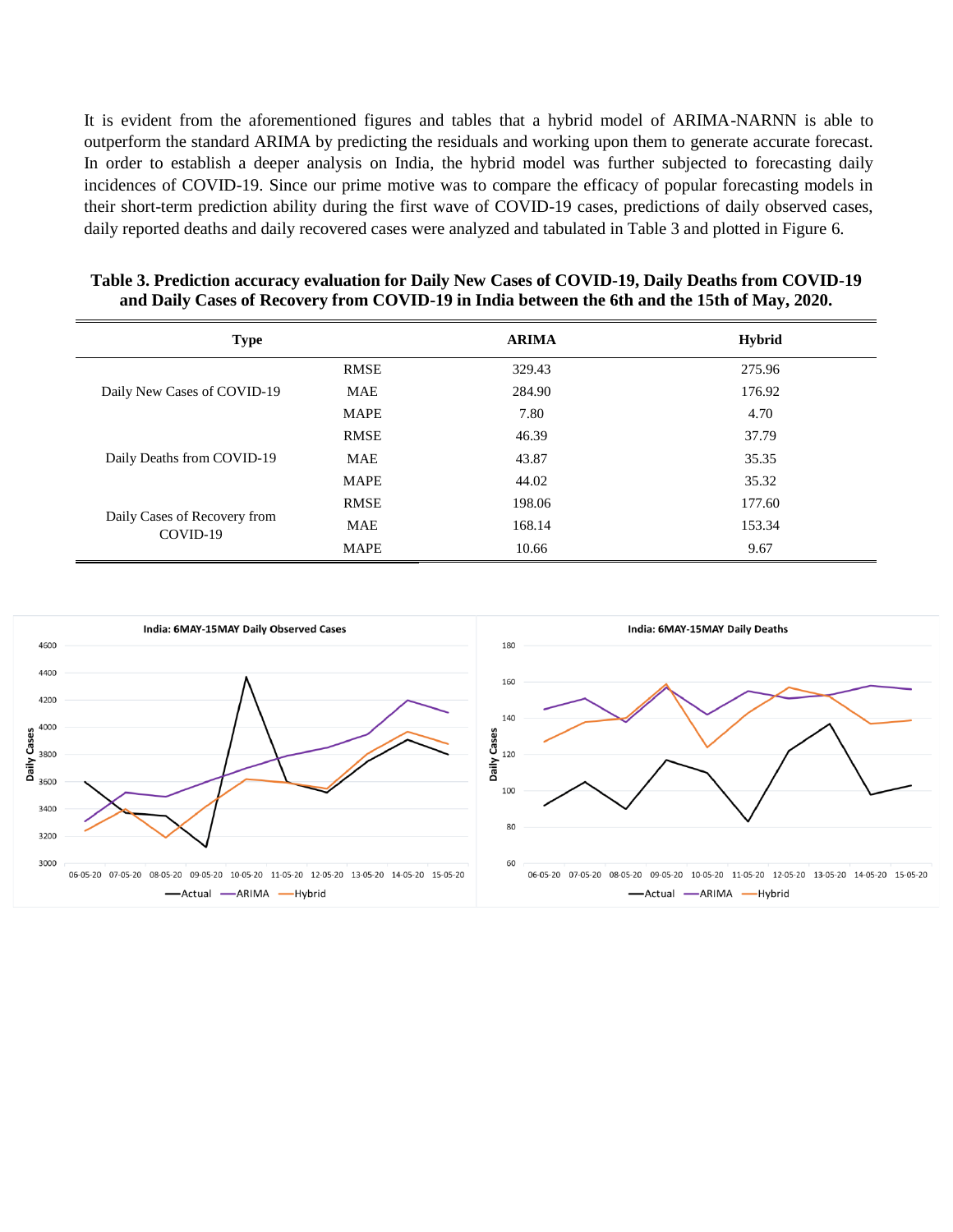

**Figure 6 (a), (b), (c): Graphical Illustration of the forecasts for India for Daily New Cases of COVID-19, Daily Deaths from COVID-19 and Daily Cases of Recovery from COVID-19 from top to bottom (between 6 - 15th May, 2020)**

# **4 DISCUSSION AND CONCLUSION**

Our study highlighted the key point of analyzing linear and nonlinear patterns in a time series forecasting model. From Table (2-a, b, c) we see clearly how RMSE value of the hybrid model is minimal when compared to the other stipulated models. This is attributed to the hybrid model having the ability to train itself on the non-linear features of the data.

In the Indian time-series of total cases, there is a notable rise in the non-linear features along with linear features. While ARIMA is able to perform well on just the linear features; the Hybrid model is able analyze the non-linear features as well and is able to substantially improve its performance, thus exhibiting the least RSME amongst the other models.

With most countries hitting their share of the surge of COVID cases, aptly named as the "second-wave", this surge is the result of multiple factors which range majorly from the softening of threat in the mindset of the common folk and the relaxations in the government-imposed policies due to economic slowdowns [48] in several sectors. In such times, where the governing bodies are struggling to stabilize economic recessions, true and precise forecasting of seasonal diseases and the spread of contagions is an ever-growing priority.

Among the chosen time-series forecasting models, ARIMA performed very well, and its performance was then improved by our implementation of the ARIMA-NARNN Hybrid model. While it is important to model the long term spread of contagions, short-term forecasts play a vital role as well in the rapid deployment of resources and manpower especially in developing countries like India and Brazil having dense population and dynamic demographics.

The ever-increasing habitat loss of wildlife leads the animals in search of a new home, this search brings them closer to us; and a consequence of this is that it also exposes us to them. Keeping this in mind, it is plausible that we may get exposed to a lot more zoonotic pathogens in the coming future, and then the only way to circumvent another pandemic is to prepare ourselves in monitoring and curb the spread of infectious diseases.

Practical insights of how the spread of diseases may transpire would lead to the development of an understanding between the policymakers, and hence preferable allocation and management of crucial resources under tight time constraints.

# **Conflict of Interest / Competing Interests**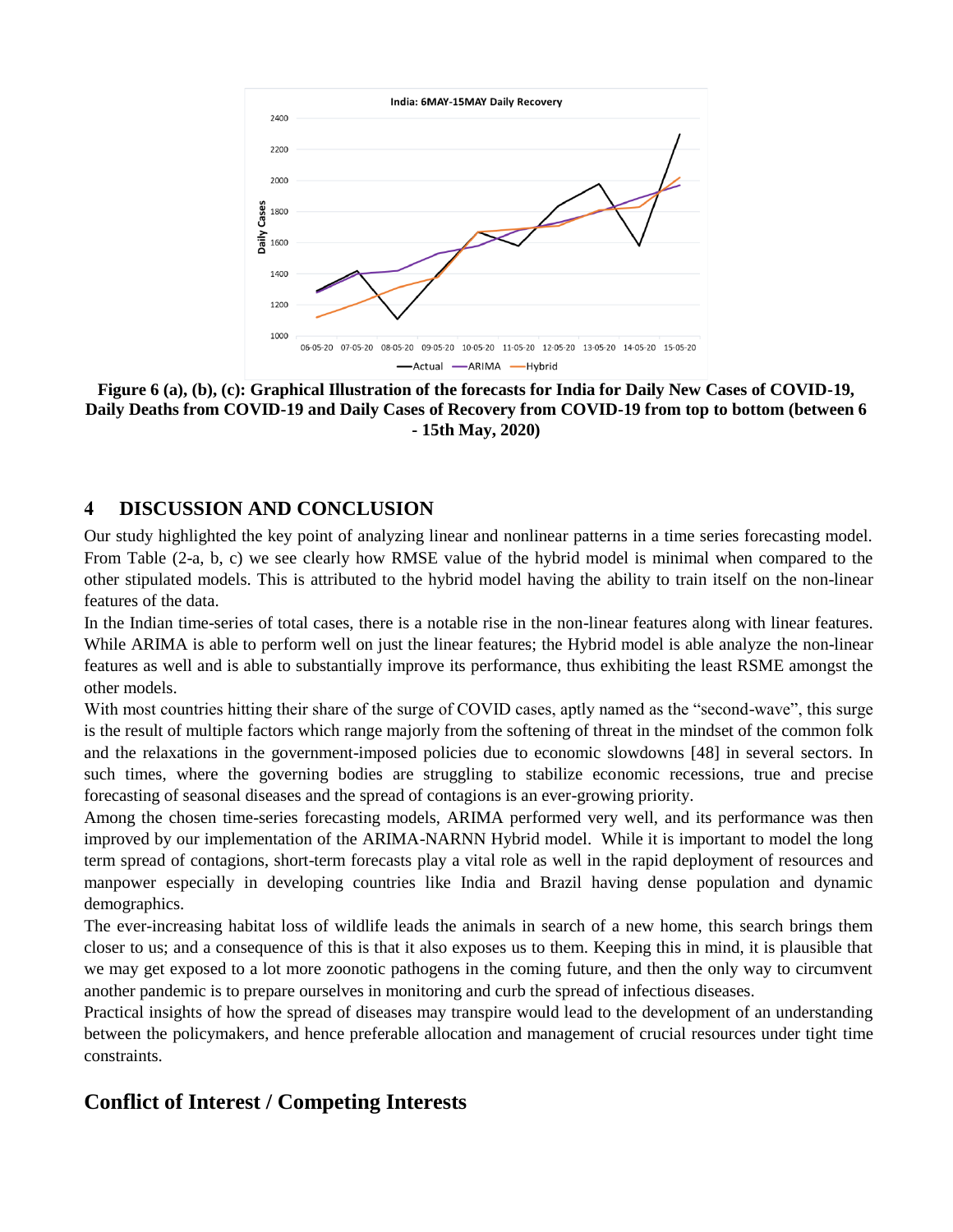The authors declare that they have no conflict of interest. Further, the authors have no relevant financial or non-financial interests to disclose. No funds, grants, or other support was received.

## **ACKNOWLEDGMENTS**

We thank the Center for Systems Science and Engineering (CSSE) at Johns Hopkins University for providing COVID-19 Data Repository online for open access.

### **ABBREVIATIONS**

ARIMA: Auto-Regressive Integrated Moving Average

COVID: Corona Virus Disease

LSTM: Long Short Term Memory

MAE: Mean Absolute Error

MAPE: Mean Absolute Percentage Error

NARNN: Non-linear Autoregressive Neural Network

RMSE: Root Mean Square Error

RNN: Recurrent Neural Networks

SEIR: Susceptible–Exposed–Infectious–Resistant

#### **REFERENCES**

- [1] Dong E, Du H, Gardner L. An interactive web-based dashboard to track COVID-19 in real time. Lancet Inf Dis. 20(5):533-534. doi: 10.1016/S1473-3099(20)30120-1.
- [2] Kevin Berger. "The Man Who Saw the Pandemic Coming". Nautilus. Issue 83.
- [3] Seema Patrikar, Deepti Poojary et al, "Projections for novel coronavirus (COVID-19) and evaluation of epidemic response strategies for India", Medical Journal Armed Forces India, vol. 76, no. 3, 268-275, 2020
- [4] Bhadouria, H. S., Kumar, K., Swaraj, A., Verma, K., Kaur, A., Sharma, S., ... & de Sales, L. M. (2021). Classification of COVID-19 on chest X-Ray images using Deep Learning model with Histogram Equalization and Lungs Segmentation. arXiv preprint arXiv:2112.02478.
- [5] W. Jia, X. Li, K. Tan, and G. Xie, "Predicting the outbreak of the hand-foot- mouth diseases in china using recurrent neural network," in 2019 IEEE International Conference on Healthcare Informatics (ICHI). IEEE, 2019, pp. 1–4.
- [6] Shashvat, Kumar, RikmantraBasu, and Amol P. Bhondekar. "Application of time series methods for dengue cases in North India (Chandigarh)." Journal of Public Health (2019): 1-9.
- [7] Forna, P. Nouvellet, I. Dorigatti, and C. Donnelly, "Case fatality ratio estimates for the 2013–2016 west African Ebola epidemic: application of boosted regression trees for imputation," International Journal of Infectious Diseases, vol. 79, p. 128, 2019.
- [8] Shashvat, Kumar, et al. "Comparison of time series models predicting trends in typhoid cases in northern India." Southeast Asian Journal of Tropical Medicine and Public Health 50.2 (2019): 347-356.
- [9] S.-L. Jhuo, M.-T. Hsieh, T.-C. Weng, M.-J. Chen, C.-M. Yang, and C. H. Yeh, "Trend prediction of influenza and the associated pneumonia in Taiwan using machine learning," in 2019 International Symposium on Intelligent Signal Processing.
- [10] G. Machado, C. Vilalta, M. Recamonde-Mendoza, C. Corzo, M. Torremorell, A. Perez, and K. VanderWaal, "Identifying outbreaks of porcine epidemic diarrhoea virus through animal movements and spatial neighbourhoods," Scientific reports, vol. 9, no. 1, pp. 1–12, 2019.
- [11] Kalipe, G., Gautham, V., Behera, R. K. (2018, December). Predicting malarial outbreak using Machine Learning and Deep Learning approach: A review and analysis. In 2018 International Conference on Information Technology (ICIT) (pp. 33-38). IEEE.
- [12] Kuniya T. Prediction of the Epidemic Peak of Coronavirus Disease in Japan, 2020. J Clin Med. 2020; 9 (3): E789. Published 2020 March 13. doi: 10.3390 / jcm9030789.
- [13] Gupta, Rajan, et al. "SEIR and Regression Model based COVID-19 outbreak predictions in India." medRxiv (2020).
- [14] Yuan, George Xianzhi, et al. "The Framework for the Prediction of the Critical Turning Period for Outbreak of COVID-19 Spread in China based on the iSEIR Model." Available at SSRN 3568776 (2020).
- [15] Anastassopoulou, L. Russo, A. Tsakris, and C. Siettos, "Data-Based Analysis, Modelling and Forecasting of the novel Coronavirus (2019-nCoV) outbreak,"medRxiv, no. February, p. 2020.02.11.20022186, 2020, doi: 10.1101/2020.02.11.20022186.
- [16] Joseph T. Wu, Kathy Leung, Mary Bushman, Nishant Kishore, Rene Niehus, Pablo M. de Salazar, Benjamin J. Cowling, Marc Lipsitch& Gabriel M. Leung. Estimating clinical severity of COVID-19 from the transmission dynamics in Wuhan, China. Nature Medicine (2020), March 19 2020.https://doi.org/10.1038/s41591-020-0822-7.
- [17] J. T. Wu, Leung, K. & Leung, G. M. Nowcasting and forecasting the potential domestic and international spread of the 2019-nCoV outbreak originating in Wuhan, China: a modelling study. Lancet 2020; 395: 689–97. https://doi.org/10.1016/ S0140-6736(20)30260-9.
- [18] Kiesha Prem, Yang Liu, Timothy W Russell, Adam J Kucharski, Rosalind M Eggo, Nicholas Davies. The effect of control strategies to reduce social mixing on outcomes of the COVID-19 epidemic in Wuhan, China: a modelling study. Lancet Public Health 2020. Published Online March 25, 2020.https://www.thelancet.com/journals/lanpub/article/PIIS2468-2667(20)30072-4/fulltext.